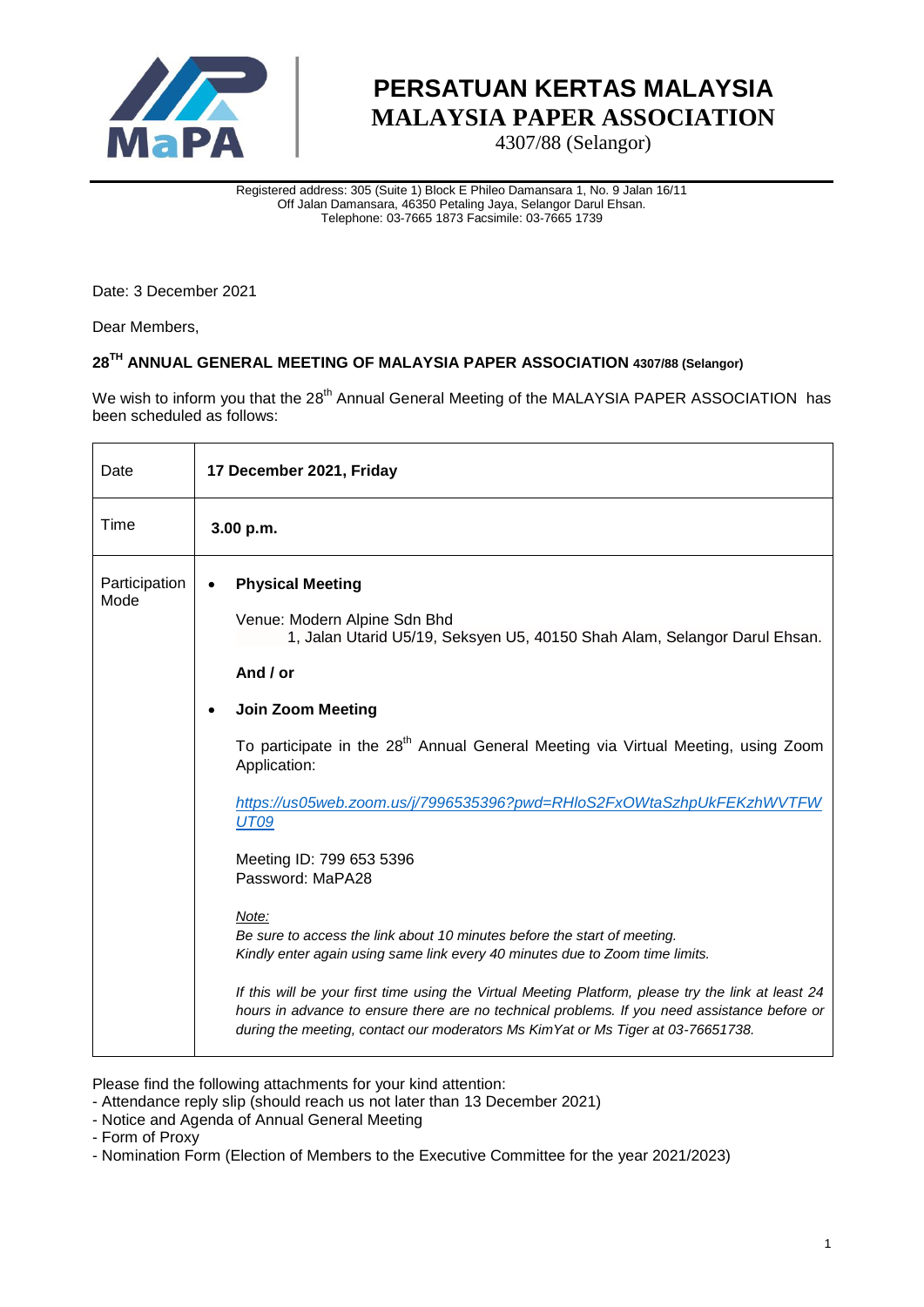

4307/88 (Selangor)

Registered address: 305 (Suite 1) Block E Phileo Damansara 1, No. 9 Jalan 16/11 Off Jalan Damansara, 46350 Petaling Jaya, Selangor Darul Ehsan. Telephone: 03-7665 1873 Facsimile: 03-7665 1739

Please scan the QR Code or login to the below given link to download the following documents:

- Notice and Agenda of Annual General Meeting
- Minutes of 27<sup>th</sup> Annual General Meeting
- Secretary Report of the activities of the association
- Audited Financial Statement for the Financial Year Ended 31 December 2020



Kindly ensure that your annual subscription fees are fully paid up to 2021 to enable you to be a Member to attend the said AGM and to cast your vote during the abovementioned 28th Annual General Meeting.

Should you require any further information or clarification, kindly contact the undersigned at 013-390 2233

By order of the Executive Committee **PERSATUAN KERTAS MALAYSIA MALAYSIA PAPER ASSOCIATION 4307/88 (Selangor)**

**Mr Andrew Pang Honorary Secretary**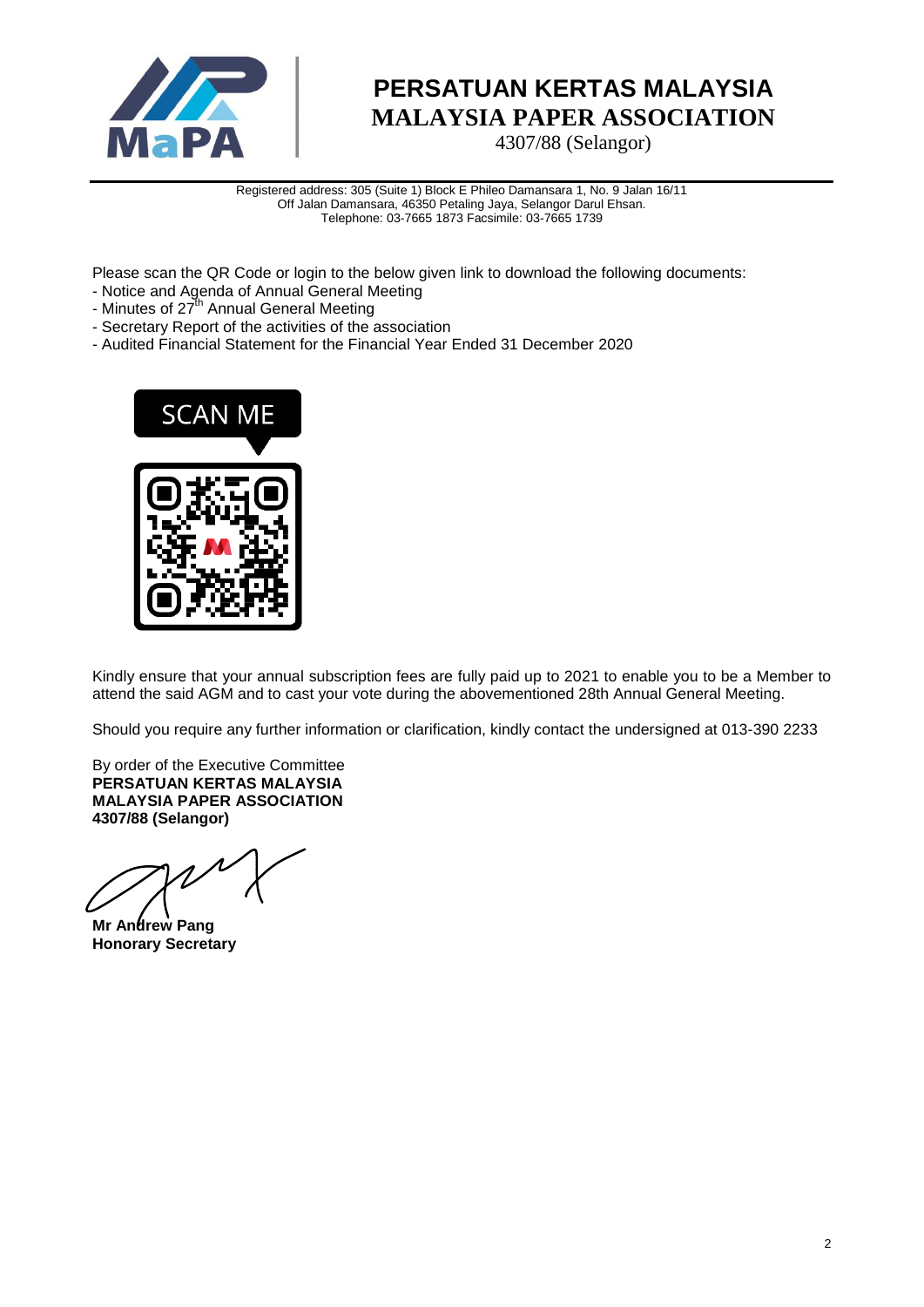

4307/88 (Selangor)

Registered address: 305 (Suite 1) Block E Phileo Damansara 1, No. 9 Jalan 16/11 Off Jalan Damansara, 46350 Petaling Jaya, Selangor Darul Ehsan. Telephone: 03-7665 1873 Facsimile: 03-7665 1739

#### **28 THANNUAL GENERAL MEETING**

#### **REPLY SLIP**

| Please reply by 13 December 2021, Monday @ 3.00 p.m.<br>by email: secretariat@mcmillanwoods.com                                                                          |  |  |  |  |  |  |
|--------------------------------------------------------------------------------------------------------------------------------------------------------------------------|--|--|--|--|--|--|
| Please select and tick $(\checkmark)$ in the box                                                                                                                         |  |  |  |  |  |  |
| able<br>I am                                                                                                                                                             |  |  |  |  |  |  |
| unable                                                                                                                                                                   |  |  |  |  |  |  |
| to attend                                                                                                                                                                |  |  |  |  |  |  |
| at venue: Modern Alpine Sdn Bhd, 1, Jalan Utarid U5/19, Seksyen U5, 40150 Shah Alam,<br><b>Selangor Darul Ehsan.</b>                                                     |  |  |  |  |  |  |
| virtually, using Zoom Application                                                                                                                                        |  |  |  |  |  |  |
| the 28TH ANNUAL GENERAL MEETING 2021 of PERSATUAN KERTAS MALAYSIA (MALAYSIA<br>PAPER ASSOCIATION) 4307/88 (Selangor) to be held on 17 December 2021, Friday at 3.00 p.m. |  |  |  |  |  |  |
| <b>Name of Company</b>                                                                                                                                                   |  |  |  |  |  |  |
| <b>Name of Representative</b>                                                                                                                                            |  |  |  |  |  |  |
|                                                                                                                                                                          |  |  |  |  |  |  |
|                                                                                                                                                                          |  |  |  |  |  |  |
| Signature &<br><b>Company stamp</b>                                                                                                                                      |  |  |  |  |  |  |
| Date                                                                                                                                                                     |  |  |  |  |  |  |
|                                                                                                                                                                          |  |  |  |  |  |  |

*Please note that only one (1) representative per Company is required to attend the AGM*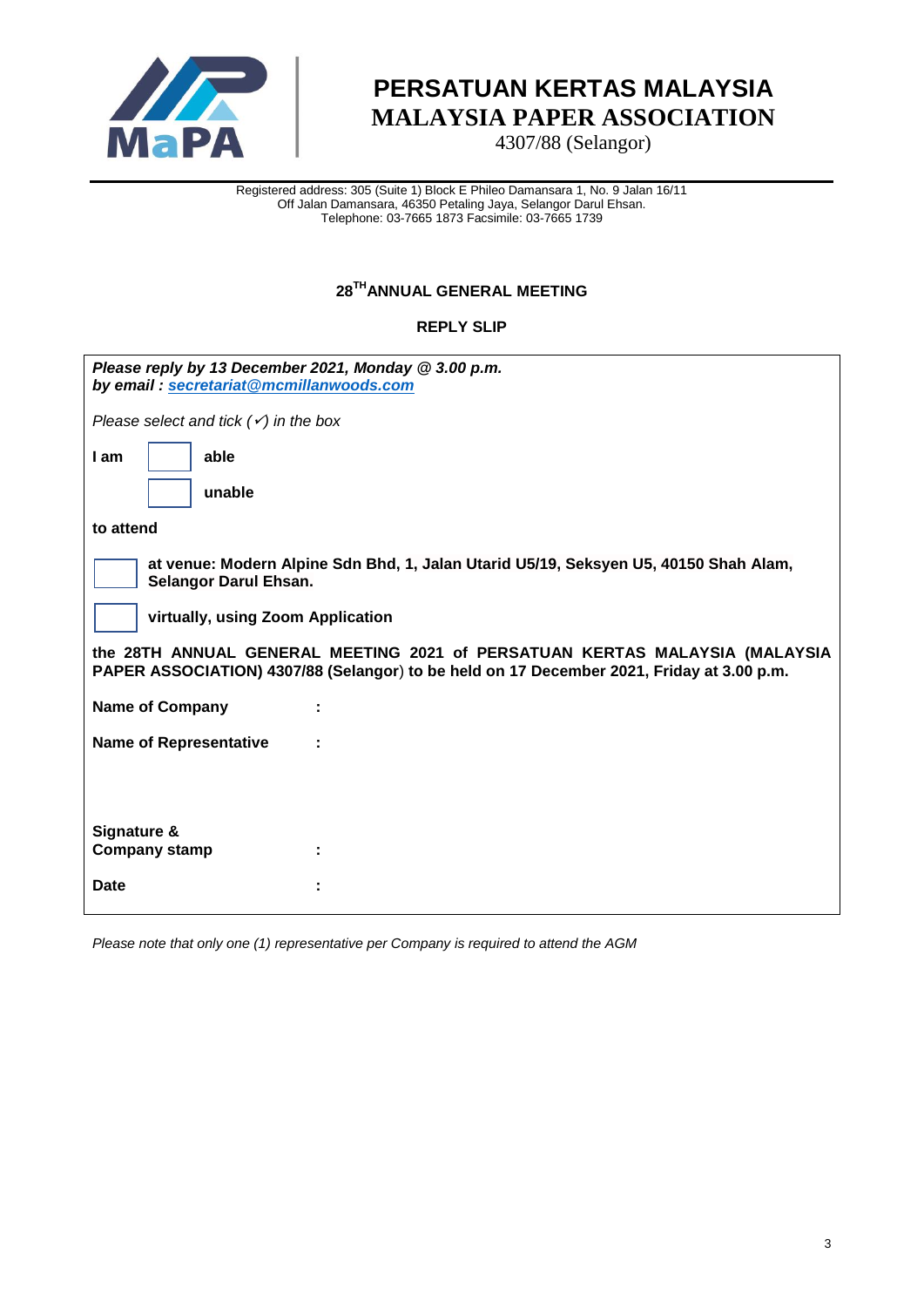

4307/88 (Selangor)

Registered address: 305 (Suite 1) Block E Phileo Damansara 1, No. 9 Jalan 16/11 Off Jalan Damansara, 46350 Petaling Jaya, Selangor Darul Ehsan. Telephone: 03-7665 1873 Facsimile: 03-7665 1739

**NOTICE IS HEREBY GIVEN that the TWENTY EIGHTH (28TH) ANNUAL GENERAL MEETING of the Association will be held on Friday, 17 December 2021, at 3.00 p.m. at Modern Alpine Sdn Bhd, 1, Jalan Utarid U5/19, Seksyen U5, 40150 Shah Alam, Selangor Darul Ehsan.**

#### **AGENDA**

- 1. To confirm the Minutes of the Twenty Seventh  $(27<sup>th</sup>)$  Annual General Meeting;
- 2. To receive and adopt a report of the activities of the association during the year;
- 3. To receive and adopt the Audited Financial Statements for the year ended 31 December 2020;
- 4. To dissolve the office bearers for the year 2019/2021;
- 5. To elect the office bearers for the year 2021/2023;
- 6. To appoint two new Honorary Internal Auditors for the coming year;
- 7. To re-appoint the External Auditors under Article 11(3) of Constitution of the Association; and
- 8. To deal with resolutions proposed by the members (if any); and
- 9. Any other matters

By order

**PERSATUAN KERTAS MALAYSIA MALAYSIA PAPER ASSOCIATION 4307/88 (Selangor)**

**Mr Andrew Pang Honorary Secretary**

Date: 3 December 2021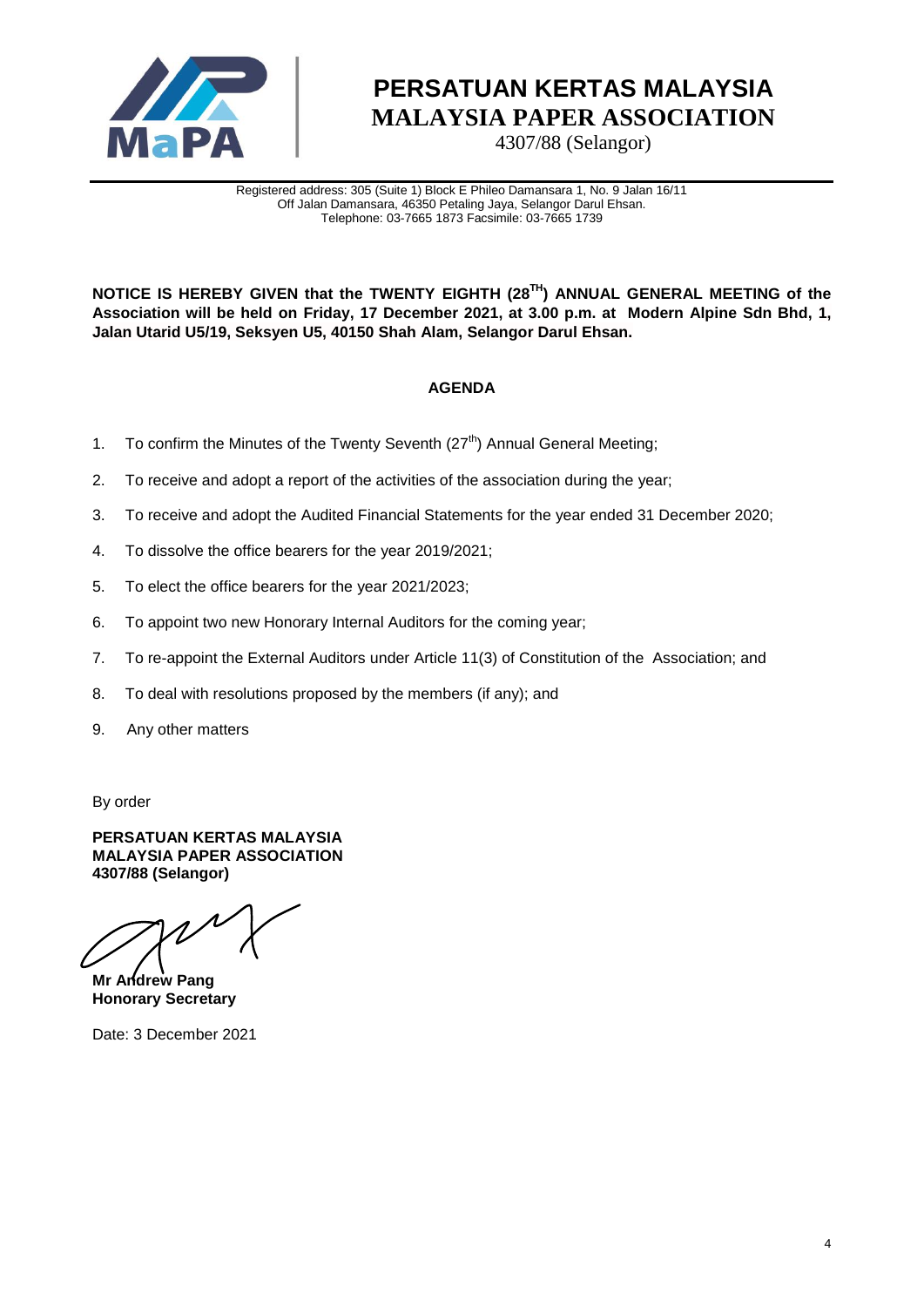

4307/88 (Selangor)

Registered address: 305 (Suite 1) Block E Phileo Damansara 1, No. 9 Jalan 16/11 Off Jalan Damansara, 46350 Petaling Jaya, Selangor Darul Ehsan. Telephone: 03-7665 1873 Facsimile: 03-7665 1739

#### **FORM OF PROXY TWENTY EIGHTH ANNUAL GENERAL MEETING**

|                                        | of |                                                                                                         | a member of |  |
|----------------------------------------|----|---------------------------------------------------------------------------------------------------------|-------------|--|
|                                        |    |                                                                                                         |             |  |
|                                        |    | for us at the Twenty Eighth Annual General Meeting to be held by virtual meeting on 17 December 2021 at |             |  |
| 3.00 p.m. and any adjournment thereof. |    |                                                                                                         |             |  |
|                                        |    |                                                                                                         |             |  |
|                                        |    |                                                                                                         |             |  |
| Authorized Signatory,                  |    |                                                                                                         |             |  |
|                                        |    | <b>Company's Stamp</b>                                                                                  |             |  |
| Name:<br>Designation:                  |    |                                                                                                         |             |  |
| Date: Date:                            |    |                                                                                                         |             |  |

*The proxy form must be deposited at the Registered Office of the Association not less than 48 hours before the time set for the holding of the meeting or at any adjournment thereof*.